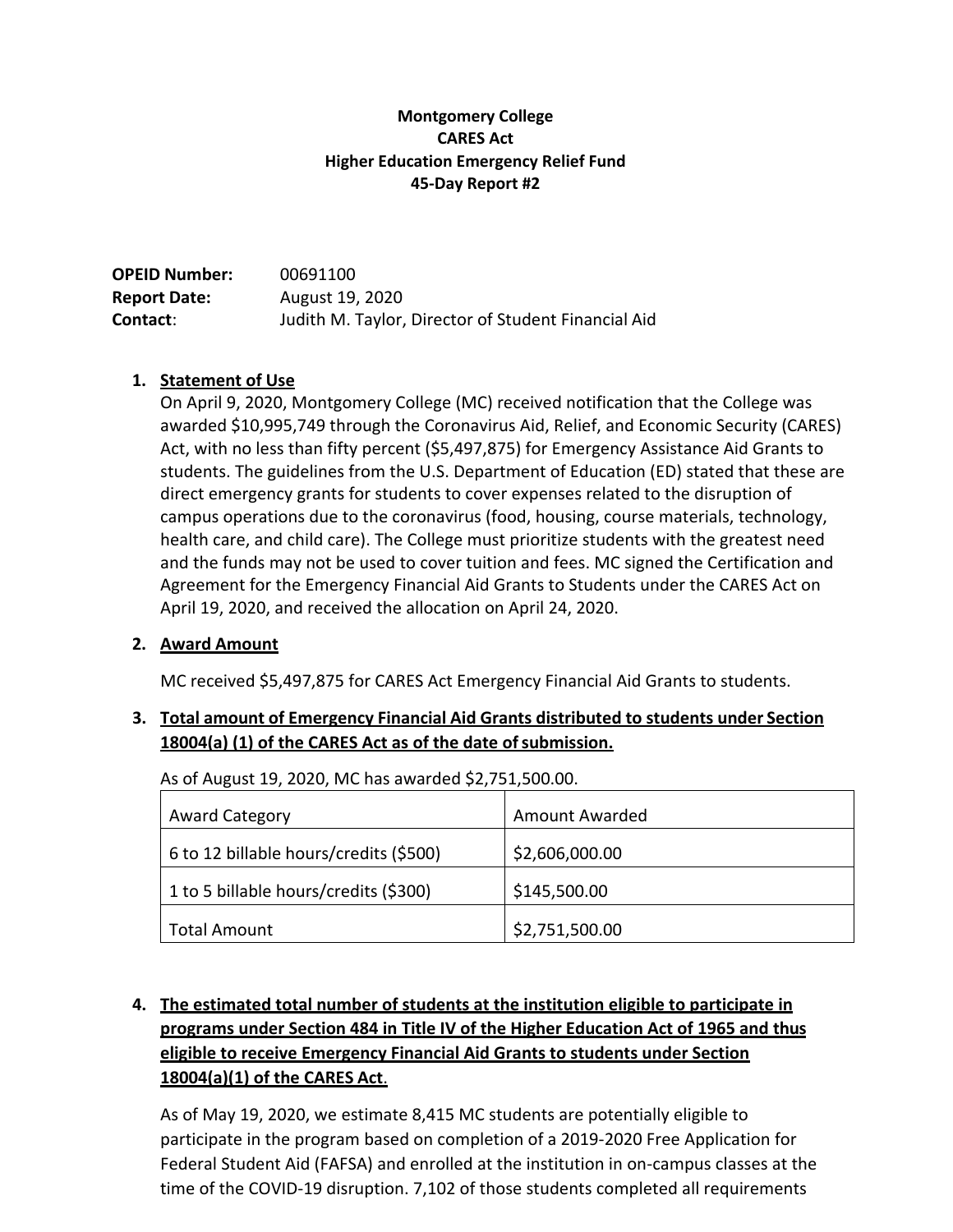for Title IV eligibility. The additional 1,313 completed the FAFSA but have not completed the verification process. There are additional students who may become eligible as they request CARES Act emergency assistance and continue to complete the 2019-2020 and 2020-2021 FAFSA.

**5. The total number of students who have received an Emergency Financial Aid Grant to students under Section 18004(a) (1) of the CARES Act.**

As of August 19, 2020, five thousand six hundred and ninety-seven (5,697) MC students have received a CARES Act Emergency Assistance Grant.

| <b>Award Category</b>                  | Number of Students Awarded |
|----------------------------------------|----------------------------|
| 6 to 12 billable hours/credits (\$500) | 5,212                      |
| 1 to 5 billable hours/credits (\$300)  | 485                        |
| Total Awards                           | 5,697                      |

# **6. The method(s) used by the institution to determine which students receive Emergency Financial Aid Grants and how much they would receive under Section 18004(a)(1) of the CARES Act.**

In order to provide maximum support based on the funds available, the size of the award is based on the number of credits each student is taking:

- ➢ Students enrolled in: 6 to 12 billable hours/credits: \$500
- ➢ Students enrolled in: 1 to 5 billable hours/credits: \$300
- o **First Phase of Distribution Part 1**  Awarded May 5, 2020, disbursed to students May 9, 2020
	- Spring 2020 Pell grant recipients enrolled for spring semester who did not completely withdraw. This is a group of students with documented financial need and Title IV eligibility. The change to remote instruction after March 13, 2020, affected them financially in increased technology costs, utility costs, child care costs, and loss of parent and/or student wages in at least the amounts listed above.
- o **First Phase of Distribution Part 2** Awarded May 21, 2020, disbursed to students May 22, 2020
	- Spring 2020 Subsidized Direct Loan recipients and additional Pell Grant recipients enrolled for spring semester who did not completely withdraw. This is a group of students with documented financial need and Title IV eligibility. The change to remote instruction after March 13, 2020, affected them financially in increased technology costs, utility costs, child care costs, and loss of parent and/or student wages in at least the amounts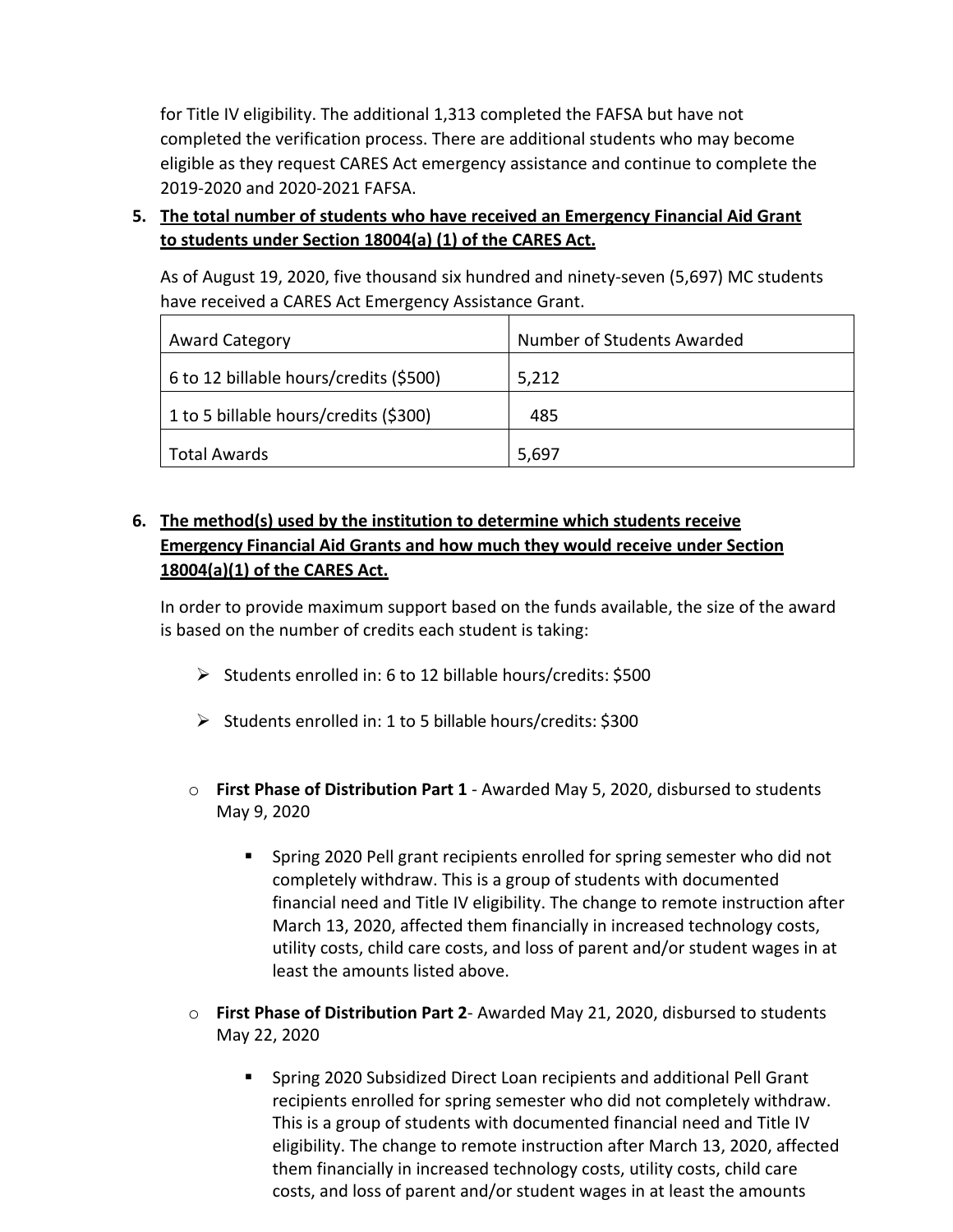listed above.

- o **Second Phase of Distribution -** Awarded July 31, 2020, disbursed to students August 1, 2020
	- On May 8, 2020, an online CARES Act assistance application form became available. MC students can state if COVID-19 disruptions have adversely affected them in one or more of the following areas: loss of income,food, housing, utilities, course materials, technology, health care, and/or child care.
	- Students who already completed a FAFSA for 2019-2020 or 2020-2021 and have already documented their Title IV eligibility, but did not already receive an award and maintained enrollment in Spring 2020, along with any students who met the criteria for Phase One and have not received the grant, will be the first priority in this phase. Of the 5697students awarded, sixty (60) additional students are in this category.
	- Applications were accepted from May 8, 2020 through August 14, 2020. Two thousand one hundred and forty-nine (2149) CARES Emergency Grant Applications have been received. Applications are being screened based on the criteria in the proposed final rule. Based on eligibility criteria 117 applicants have been awarded. Many applicants already received the grant in the phase 1 distribution and many others are not eligible. We will continue to screen applications to determine eligibility.

### o **Third Phase of Distribution**

▪ Student who complete the online application**,** withdrew from spring 2020 and begin classes in summer 2020 or fall 2020, and meet all Grant eligibility criteria will be considered in this phase.

### o **Fourth Phase of Distribution**

▪ If funds remain after Phase one through three, we will consider additiona**l**  summer and fall emergency assistance for enrolled students, that can be tied to financial hardships from the coronavirus pandemic and continued disruption of normal campus operations. We plan to make a new application available in the beginning of the fall semester.

## **7. Instructions, directions, or guidance provided by the institution to students concerning the Emergency Financial Aid Grants.**

 $\circ$  Students who received grants in the first phases received an email notification from the financial aid office about the amount of the grant, what it is for, and why the student is receiving it.